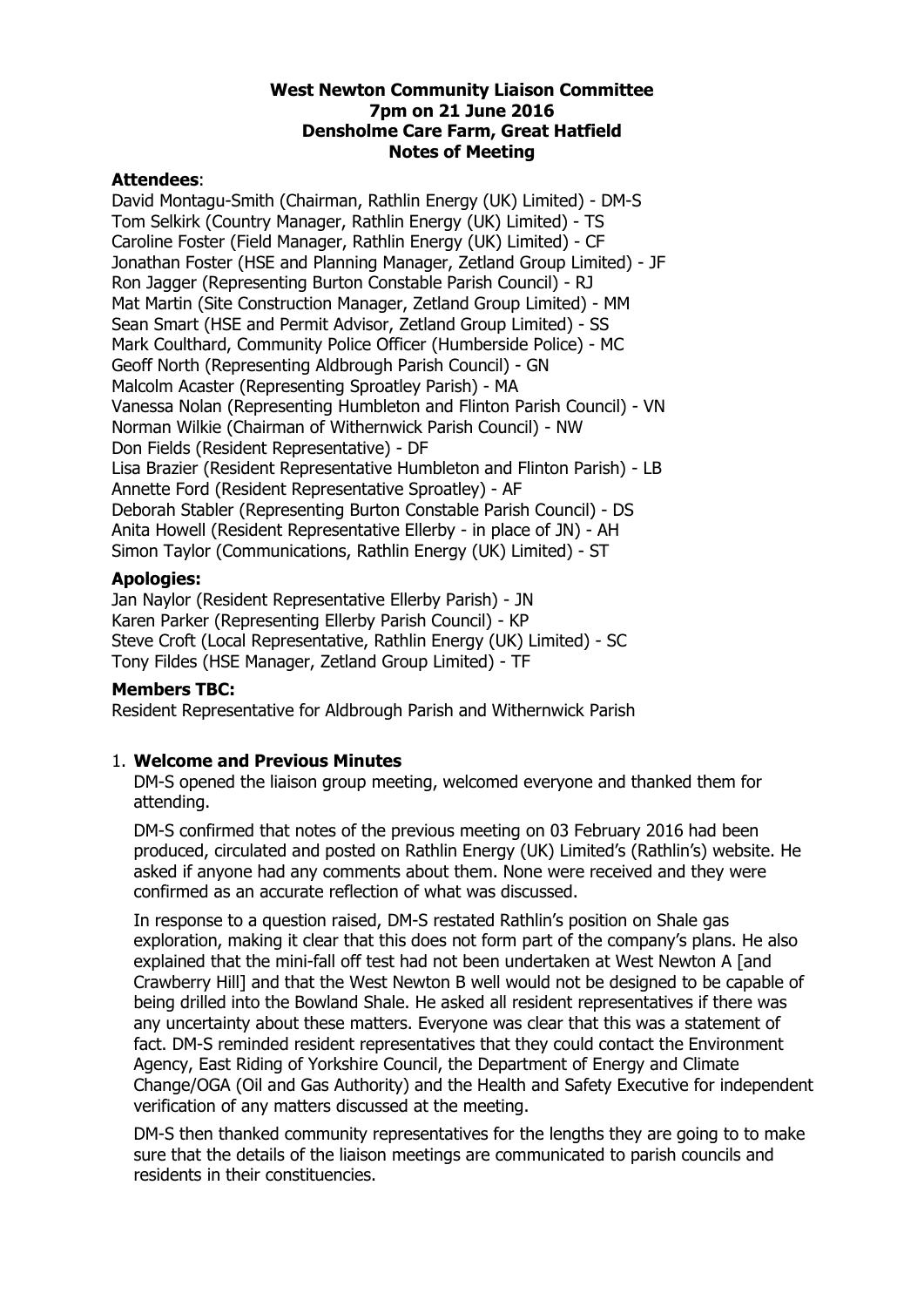# 2. **West Newton B Update**

### Planning Update

JF reminded resident representatives that Rathlin's planning application had been approved at the East Riding of Yorkshire Council Planning Committee meeting on 04 June 2015. He explained that the approval provided for the development to commence within five years from 16 June 2015 and that it had to be completed within two years of the commencement date.

JF said that 15 conditions had been attached to the decision, some of which required to be formally discharged by East Riding of Yorkshire Council and were being processed at varying stages. He stressed that the development will not commence until all the relevant conditions have been formally discharged.

#### Environmental Permits Update

JF reminded representatives that the bespoke permit application was submitted on 14 September 2015 and duly made on 15 September 2015 for the:

- Bespoke Mining Waste Operation (extractive waste) to drill up to two wells
- Bespoke Installation (flaring) to test up to two wells
- Bespoke Water Discharge Activity (clean surface run-off water)

He said that further permit applications were submitted on 23 May 2016 and duly made on 01 June 2016 for:

- Standard Rules Radioactive Substances Activity (produced formation water)
- Standard Rules Installation (Oil Storage). JF explained that this was a new procedure that had only recently been included as a permit requirement.
- Public consultation on Oil Storage permit was open from 8 June to 6 July 2016

JF said that there were no conditions for Standard Rules permits, other than the limitation of the permits themselves.

Resident representatives asked what happens to the waste water that is removed from the site. SS said that the waste water goes to a treatment facility where it is neutralised. He explained that the water is filtered with a lime slurry before being sent to a waste water facility for further treatment prior to re-entry into the normal water system.

Resident representatives asked about the process for monitoring air pollution. SS said that there is a requirement to submit an Environmental Management and Monitoring Plan and that this has to be approved with the Environment Agency before work begins – as had been the case at West Newton A and Crawberry Hill. He also confirmed that an odour management plan will be created at West Newton B.

JF said that regular water monitoring would take place, monitoring for unexpected changes to the groundwater. He explained that a baseline groundwater quality would be established at the outset. He said that an independent external company used to analyse the water samples and that they will be responsible for documenting the process

Resident representatives asked if the project would include a dust management plan. MM said that this would be covered in the traffic management plan.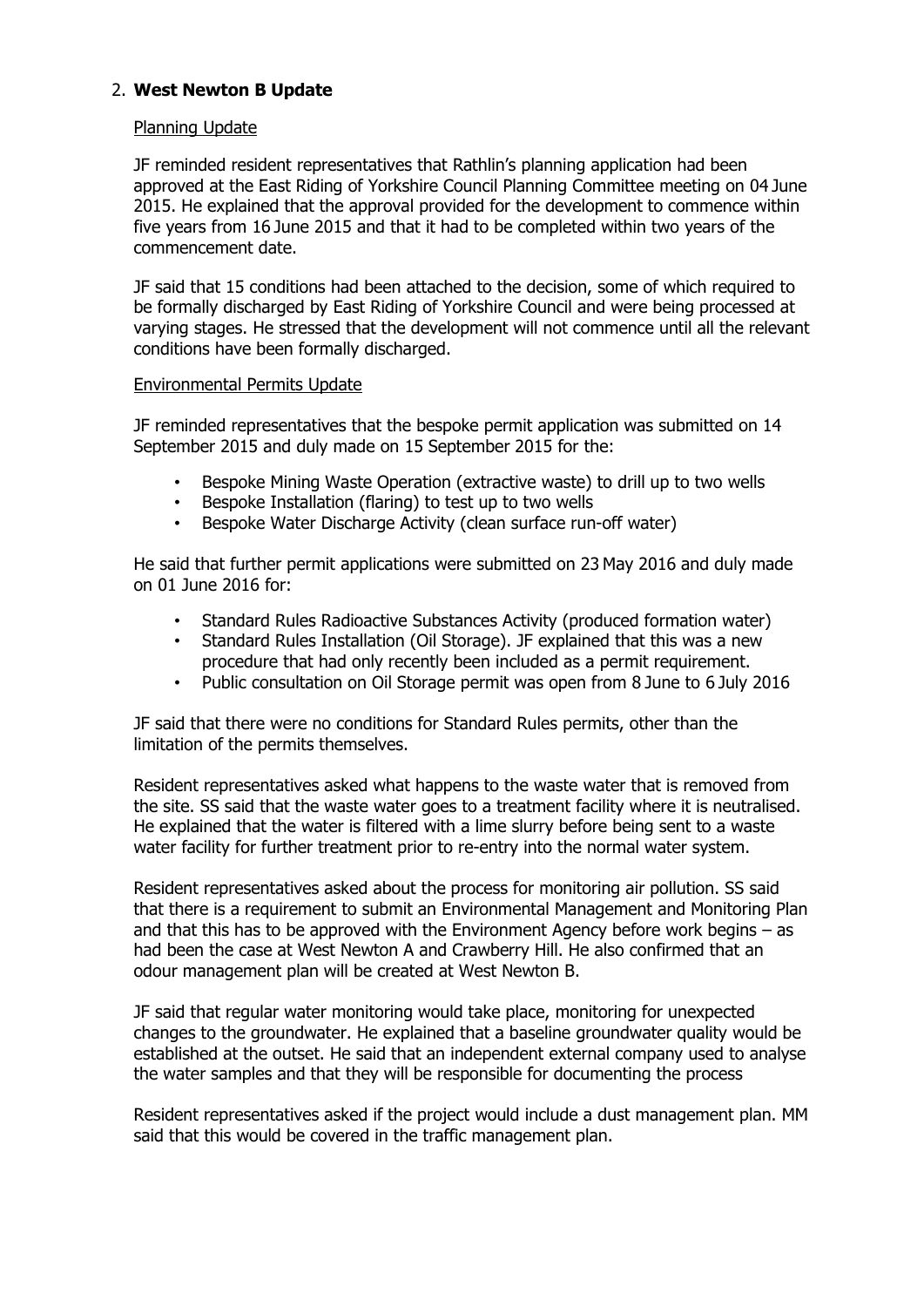JF then gave an update on the bespoke permit application since last meeting, stating that the:

- Schedule 5 information (request for additional information) has been submitted
- Draft environmental permits have been issued to Rathlin for review

In relation to the bespoke permit conditions, JF explained that Rathlin is required to:

- Submit to the Environment Agency an Environmental Management and Monitoring Plan
- Provide the Environment Agency, for written approval, the methodology for calculating air emissions
- Provide a report to the Environment Agency detailing the as built water monitoring boreholes and water quality baseline data

#### **Archaeology**

CF said that the preliminary works, including trial trenching, was underway at the site and that this will inform the written report of investigation which will be sent to East Riding of Yorkshire Council's independent archaeological team (Humberside Archaeological Partnership). She said that four shallow ditches have been created and that there has been a small number of interesting finds including some Roman pottery and possible cremation remains. She explained that the find would be carefully removed and sent away for analysis and recording.

CF said that the preliminary work indicates that the scheme of archaeological investigation will include a strip, map and record process across the wellsite area and a possible watching brief during access track construction. AH asked if it was possible for people to observe the work. CF said that the site was open to professional observers (archaeologists) but not members of the public.

CF said that a full archaeological report will be prepared and will inform the scheme of archaeological investigation before being sent to East Riding of Yorkshire Council in accordance with Rathlin's planning conditions and that this would be available to members of the public if requested.

Resident representatives asked if the archaeological work signified the beginning of the project from a planning perspective. CF said that this was classified as preliminary work, designed to provide information required to inform a scheme of archaeological investigation and part of the condition discharge process. She said it was not considered by East Riding of Yorkshire Council to be the formal commencement of work. CF reiterated that all planning conditions need to be discharged before work can begin – one of which is giving East Riding of Yorkshire Council two weeks' formal notice of commencement.

#### Construction

MM explained that construction of the site would be in two stages, involving the access track construction and the wellsite itself. He explained that once all of the conditions have been discharged and the two week notice period has been given, the access track construction phase is estimated at approximately 4-5 weeks and the wellsite construction stage will take around 6-7 weeks (10-12 weeks in total). MM said that the preliminary archaeological work indicates that an archaeological strip, map and record across the wellsite would be needed as well as a requirement for an archaeological 'watching brief' on the access track. He said that if this is the case the timescales might vary slightly.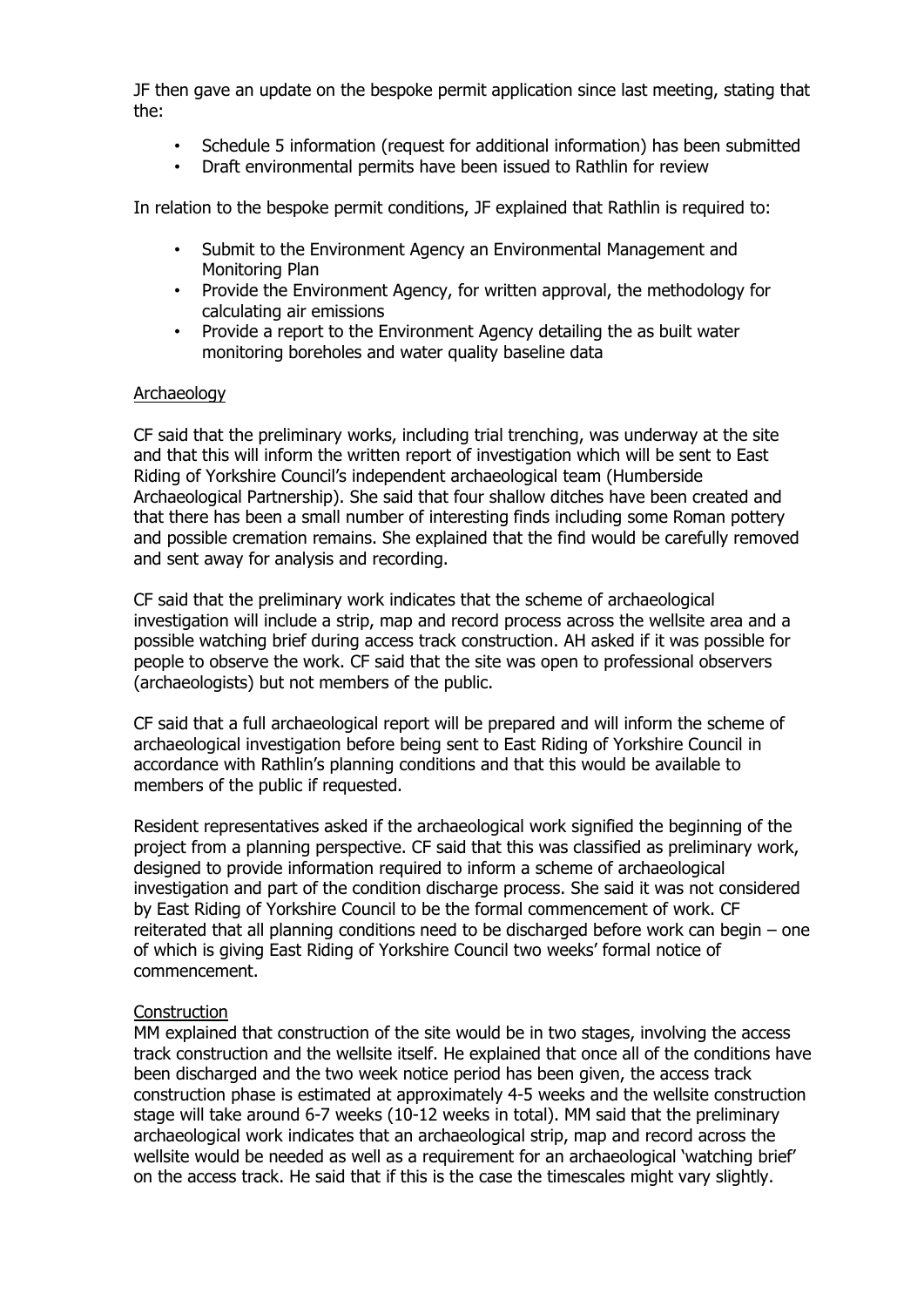MM said that the access track and wellsite construction phases would be the busiest in terms of vehicles. Overall, it was acknowledged, that the temporary and short-term nature of the access track and wellsite construction process would not have a major impact on the number of vehicles in the area even at their peak.

MM reminded resident representatives that highway access locations to the site would be via Pasture Lane (Aldbrough end) and Crook Lane. He showed a map of the access and egress points.

MM said, that in accordance with the traffic management plan, vehicles movements would be restricted to between 7am and 6pm each day and that school pick up and drop off times would be avoided. Resident representatives asked what attempts had been made to engage with the school. ST said that he would contact the school's head teacher again in the hope that a meeting could take place before work begins.

Resident representatives asked if the vehicles would be brought in via a convoy. MM said that this was not the intention, but that the company would work under the instructions of Humberside Police whose representatives would respond to any external factors at that time. Resident representatives said that they would be very keen to see the traffic management plan followed without exception. It was generally acknowledged that any significant changes to the traffic management plan would, in all probability, be outside the company's and Humberside Police's control.

MM then took resident representatives through a detailed presentation that showed the site construction phases, broken down as follows:

- Mobilisation and the establishment of a site compound
- Highway access construction
- Track access construction
- Wellsite construction
	- top soil and bunding works
	- cut to fill and perimeter ditch excavation
	- drilling cellar construction
	- geo-fabric and impermeable membrane installation
	- geo-grid and stone working platform

#### 3. **West Newton A Update**

JF informed resident representatives that the West Newton well is still currently in a suspended condition having been successfully tested, with encouraging results, in 2014. He reminded attendees that the planning application, which was approved by East Riding of Yorkshire Council's planning committee on 26 November 2015, provides for the development to completed within three years - from 21 December 2015 and expiring on 21 December 2018.

JF said that that there were 17 planning conditions attached to the decision - the majority of which had already been discharged in advance of site construction (which took place back in 2014). Those relevant to the drilling of a second well (if required) are:

- 14 day notification to East Riding of Yorkshire Council
- The development of a traffic management plan and photographic evidence of the highway condition
- To inform Garton Airfield
- To install a rig navigation warning light
- The rig must not to exceed 49m and the layout to be approved
- No hydraulic fracturing is permitted (Rathlin has always made its intentions clear on this point)